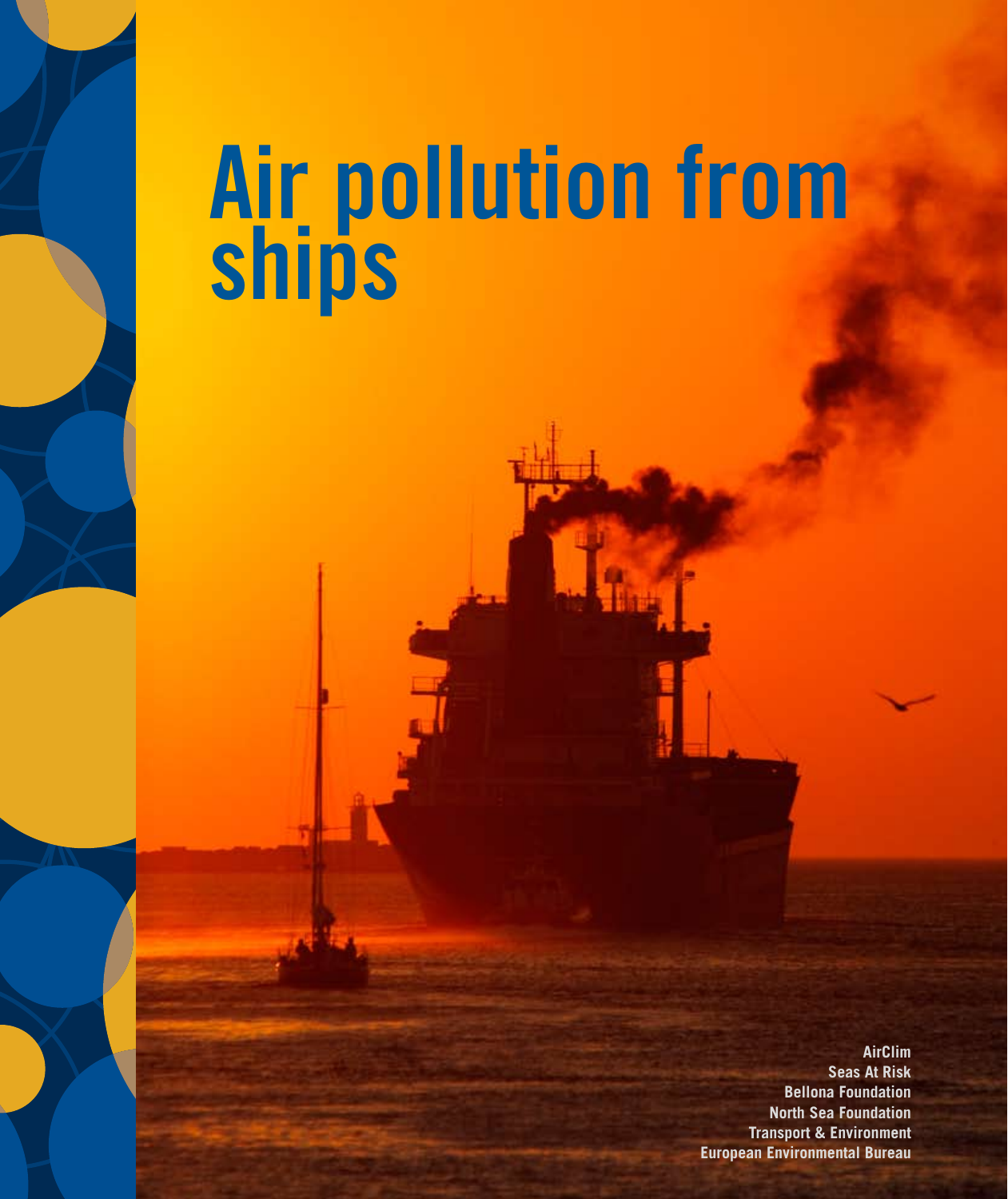Shipping is a major cause of harmful air pollution in Europe and by 2020 shipping emissions of SO<sub>2</sub> and NO<sub>x</sub> could exceed the emissions of these pollutants from all other sources in the EU.

This pollution must be reduced dramatically to protect health and the environment and to make shipping a more sustainable form of transport.

Technical measures exist that could cut the level of pollution from ships by at least 80–90 per cent and doing so would be much cheaper than cutting the same amount of pollution from land-based sources.

While pollutant emissions from land-based sources are gradually coming down, those from shipping show a continuous increase.

Emissions from ships engaged in international trade in the seas surrounding Europe – the Baltic Sea, the North Sea, the north-eastern part of the Atlantic, the Mediterranean and the Black Sea – were estimated at 2.3 million tonnes of sulphur dioxide  $(SO<sub>2</sub>)$ , 3.3 million tonnes of nitrogen oxides (NOx), and 250,000 tonnes of particulate matter (PM) a year in 2000.

Under a business-as-usual scenario, it is expected that shipping emissions of  $SO_2$  and  $NOx$  will increase by 40–50 per cent between the year 2000 and 2020. By 2020 the emissions from international shipping around

Europe are expected to equal or even surpass the total from all land-based sources in the 27 EU member states combined (see Figures 1 and 2).

It should be noted that these figures, high as they are, refer only to ships in international trade. They do not include emissions from shipping in countries' internal waterways or from ships plying harbours in the same country, which are given in the domestic statistics of each country.

However, if the recent international agreement (see pp.  $4-5$ ) on new  $SO_2$  and NOx emission standards is implemented, by 2020 emissions of  $SO<sub>2</sub>$  should come down significantly, and those of NOx will not increase as much as previously anticipated.





#### **Greenhouse gas emissions**

Global annual emissions of the main greenhouse gas carbon dioxide  $(CO<sub>2</sub>)$  from ships amounted to more than 1,000 million tonnes in 2007, corresponding to 3.3 per cent of total global manmade emissions. In the absence of mitigation policies, ship emissions could double or even triple by 2050.

Ships can improve efficiency and reduce emissions significantly by sailing at slower speeds. A 10 per cent reduction in speed will reduce fuel use by about 20 per cent per unit of distance, with a corresponding drop in  $CO<sub>2</sub>$  emissions. Moreover, emissions of air pollutants, such as  $SO<sub>2</sub>$  and PM, will also come down.

EU27 = Emissions from land-based sources (incl. domestic shipping) Sea = Emissions from international shipping in European sea areas<br>TSAP = Target in line with the EU's Thematic Strategy on Air Pollution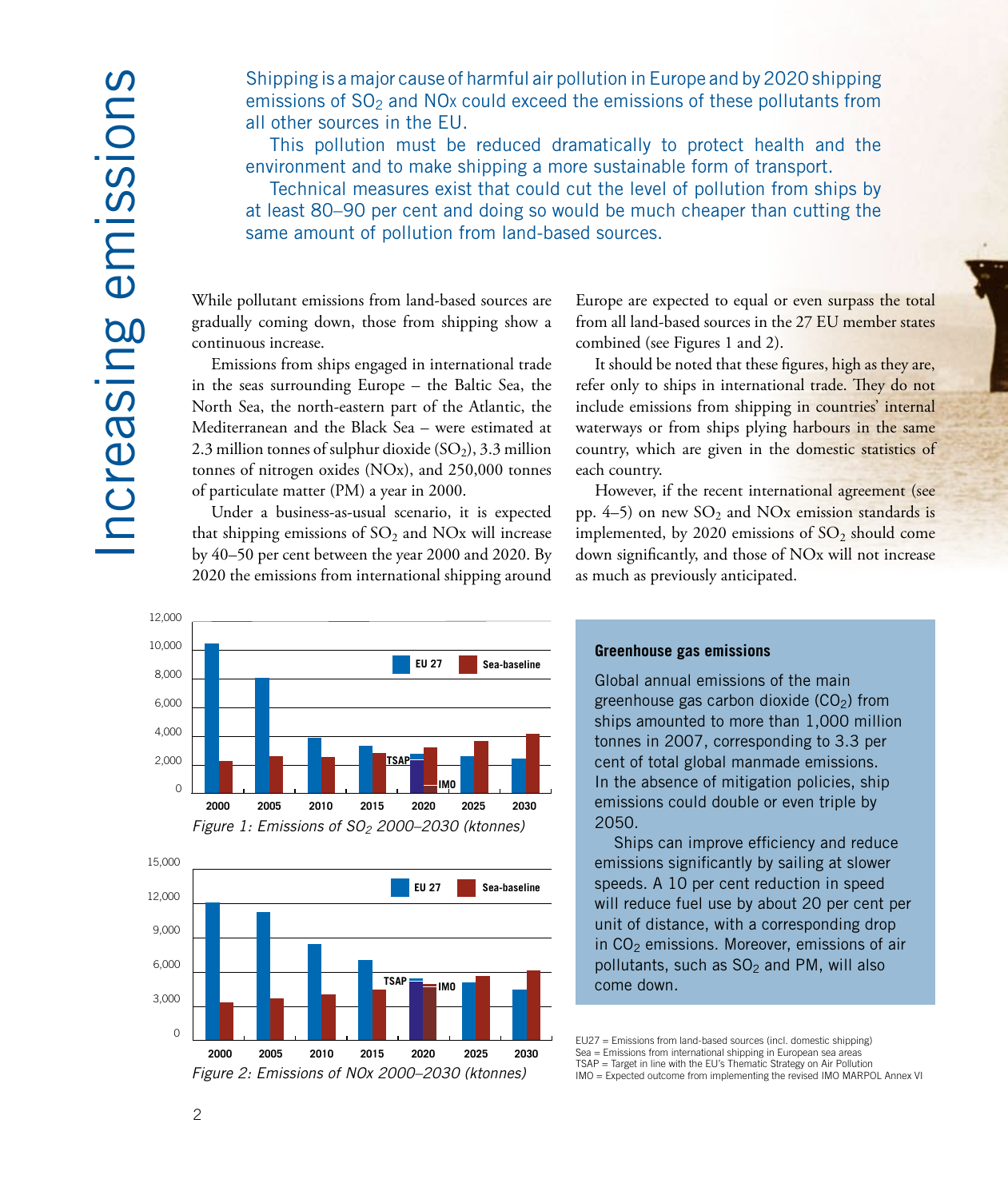*Although much of the pollution emitted by international shipping gets deposited over the sea, it is the largest single source of acidifying and eutrophying fallout on land in many countries in Europe. It also contributes significantly to raised levels of healthdamaging PM and ozone.*

#### **Health damage**

Smokestack emissions from international shipping kill approximately 50,000 people a year in Europe, at an annual cost to society of more than €58 billion, according to a recent scientific study.

The researchers used data and projections of ships' emissions of SO<sub>2</sub>, NO<sub>x</sub> and particulate matter (PM) for the years 2000–2020. Through chemical reactions in the air,  $SO<sub>2</sub>$  and  $NOx$  is converted into very small airborne particles, sulphate and nitrate aerosols.

Tiny airborne particles are linked to premature deaths. The particles get into the lungs and are small enough to pass through tissues and enter the blood. They can then trigger inflammations which eventually cause heart and lung failures. Ship emissions may also contain carcinogenic particles.

Nearly half of Europe's population lives in areas where EU air quality targets are still not met, and in 2008, the EU's air quality standards for PM were exceeded in almost 300 zones in 21 member states (out of some 900 zones in total).

Implementing the stricter ship fuel sulphur standards agreed by the International Maritime Organisation in 2008 is estimated to save up to 26,000 lives per year in the EU in 2020.

#### **Acidification, eutrophication, ozone...**

Since they cause acidification of soil and water, emissions of SO2 and NOx continue to be a serious problem in large parts of Europe. NOx also contributes to the formation of ground-level ozone, which damages vegetation as well

as human health, and contributes to global warming. Moreover, NOx lead to eutrophication (over-fertilisation), which negatively affects biodiversity both on land and in coastal waters.

*Acidification:* In 2000, deposits of sulphur and nitrogen exceeded the safe limits (critical loads) for acidifying substances over 280,000 square kilometres (22%) of sensitive forest ecosystems in the EU.

*Eutrophication:*In 2000, depositions of nitrogen in the EU exceeded the safe limits for eutrophication over more than 1.2 million square kilometres (73%) of sensitive terrestrial ecosystems.

*Ozone:* In 2000, approximately 800,000 square kilometres (60%) of the EU forest area were exposed to ozone concentrations exceeding the safe level.

*Examples of countries with a high proportion of air pollutant deposits of sulphur and oxidised nitrogen from shipping. Data for 2008.*

|                    | <b>Sulphur</b> | NOx-nitrogen |
|--------------------|----------------|--------------|
| Denmark            | 39%            | 28%          |
| <b>Netherlands</b> | 31%            | 21%          |
| Sweden             | 25%            | 25%          |
| Norway             | 25%            | 23%          |
| UK                 | 18%            | 20%          |
| France             | 18%            | 15%          |
| Italy              | 15%            | 15%          |
| Belgium            | 13%            | 16%          |
| Finland            | 12%            | 17%          |
| Germany            | 10%            | 10%          |

Source: EMEP 2010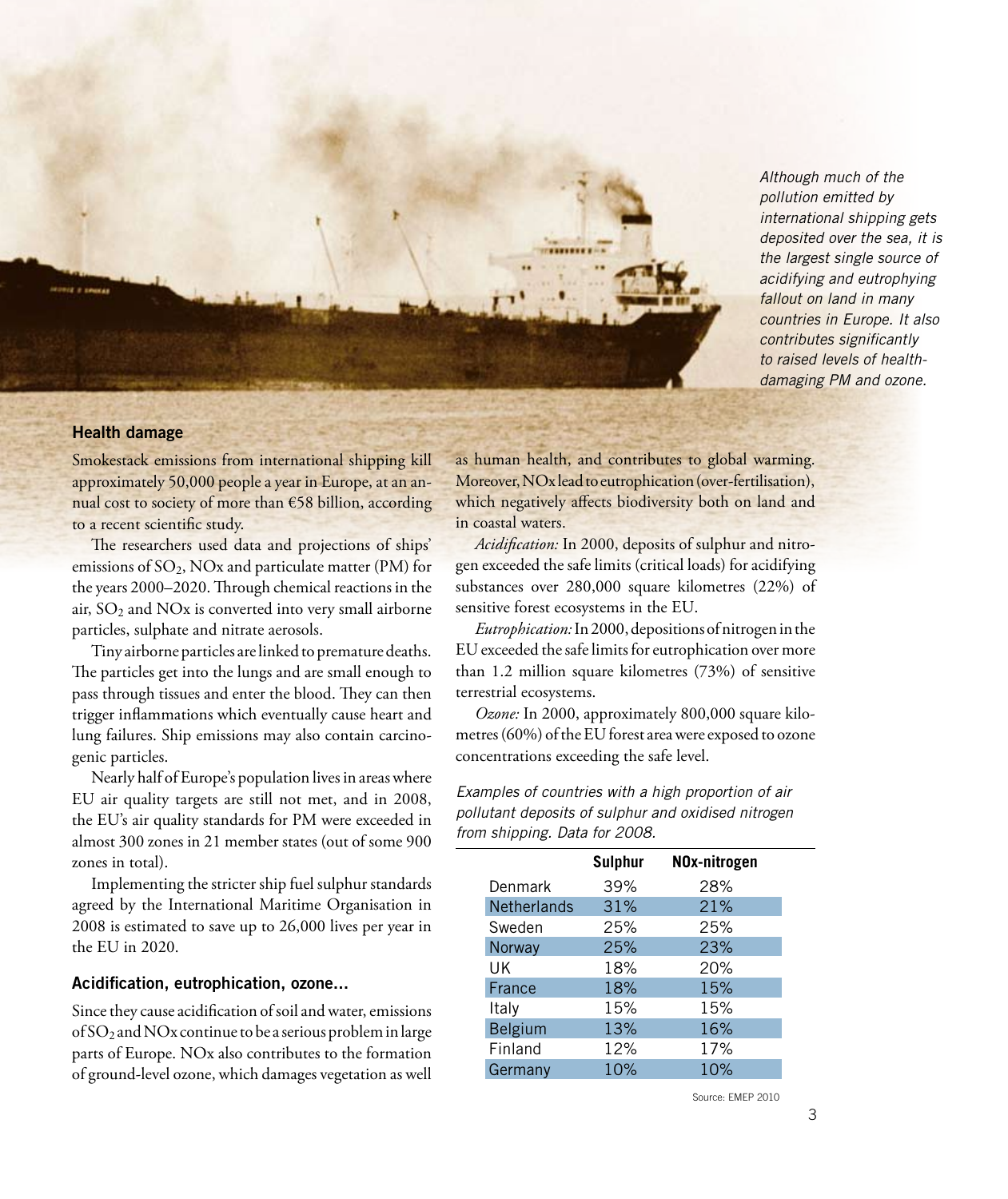Although some countries, such as Sweden and Norway, have taken steps to attack the problem of ships' emissions independently, on the whole little has been done.

#### **International Maritime Organisation**

Shipping being largely an international business, it would be logical to try and bring about global agreement for control of its emissions, and such attempts have been made in the Marine Environment Protection Committee (MEPC) of the UN International Maritime Organization (IMO).

After years of negotiation, agreement was reached in 1997 on an air-pollution annex to the IMO's marine pollution "MARPOL" Convention – Annex VI, which came into force in 2005. It set a global cap of 4.5 per cent on the sulphur content of marine fuel oil, and established provisions allowing for the designation of special sulphur emission control areas (SECAs) with more stringent control on sulphur emissions.

For these areas, a limit to the sulphur content of fuel used onboard ships was set at 1.5 per cent. Alternatively, ships could fit an exhaust gas cleaning system (e.g. scrubber) or use other methods to limit their  $SO_2$  emissions. The Baltic Sea was the first SECA to enter into force in 2006, followed by the North Sea in 2007. Annex VI also set limits on the emissions of NOx from new ship engines, but these first NOx standards were so weak that in practice they did not have any appreciable effect.

In October 2008, after three years of negotiating a revision of Annex VI, IMO member states unanimously agreed to strengthen the emission standards. It was decided that the sulphur content of all marine fuels would be capped at 0.5 per cent worldwide from 2020 (subject



*By fitting SCR to all its engines, the emissions of NOx from Viking Line's MS Cinderella are cut by 97 per cent, down to 0.5 g/kWh. It also uses low-sulphur (<0.5%) fuel, and is in Stockholm connected to shoreside power. In early 2013, Viking Line will introduce a new ship serving the Turku-Åland-Stockholm line and operating on liquefied natural gas (LNG).*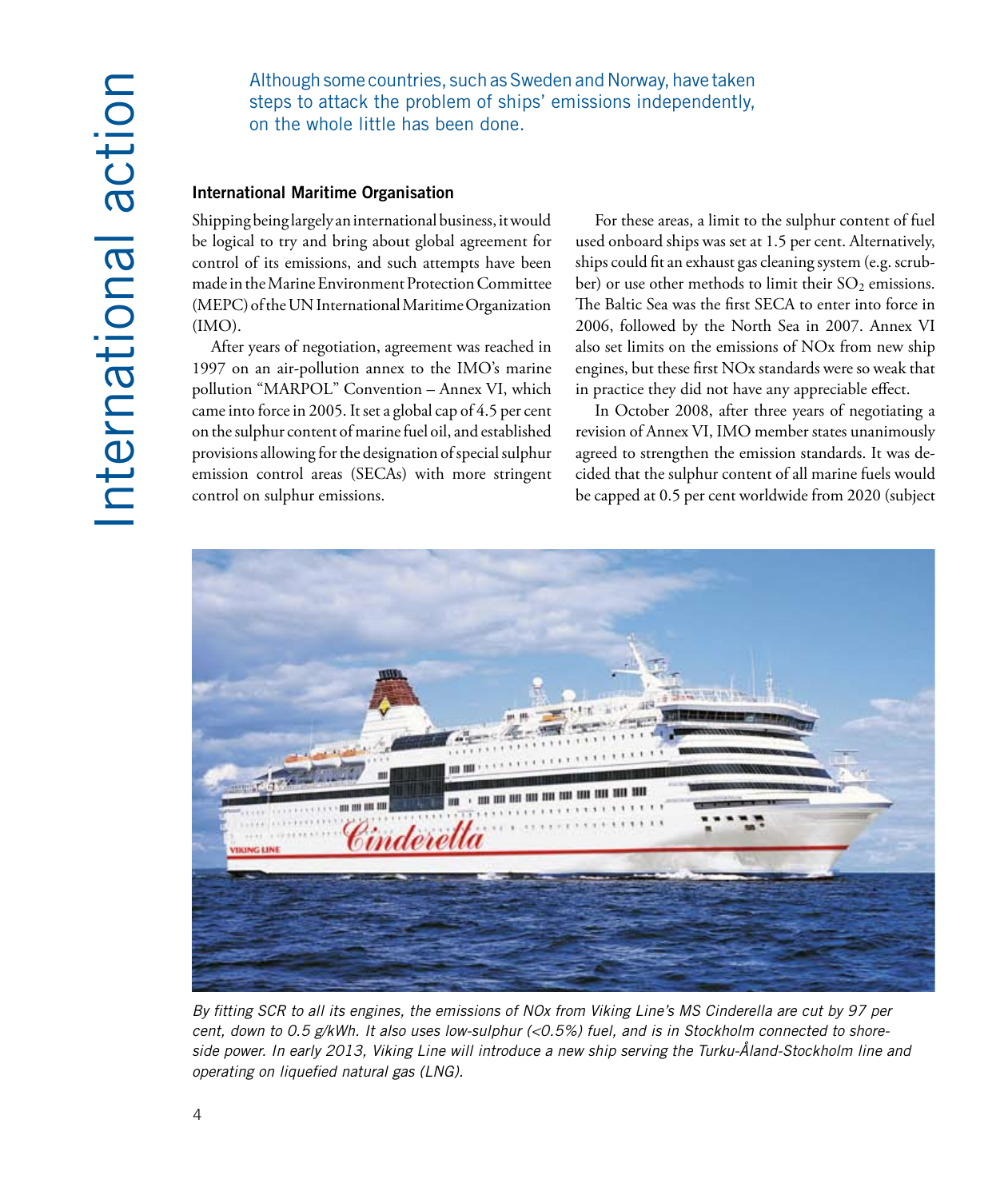to a review in 2018). In a first step, the global cap was lowered to 3.5 per cent as from 2012. The SECAs faced stricter limits of 1.0 per cent from July 2011 and 0.1 per cent from January 2015.

NOx emission standards for new ship engines were also strengthened. In a first step, emissions would be cut by 16–22 per cent by 2011 relative to the 2000 standards, and in a second step by 80 per cent by 2016. The latter limit applies only in specially designated NOx-ECAs, however.

In March 2009, the United States and Canada applied to the IMO to have their coastline out to 200 nautical miles (370 kilometres) designated as a combined sulphur and NOx emission control area. The North American ECA entered into force in August 2011.

#### **European Union**

Although it has long been held within the EU that shipping is a matter for the IMO, the European Commission has been investigating the economic, legal, environmental, and practical implications of co-ordinated EU action for reducing the emissions of air pollutants from ships. This initiative was partly spurred by the 2001 EU directive on national emission ceilings requiring the Commission to present a programme of action for reducing emissions from international maritime traffic.

A directive regulating the sulphur content of marine fuels was adopted in 2005, largely confirming the then global Annex VI standards, but also setting a 1.5 per cent limit for all passenger ferries in the EU, and a 0.1 per cent limit for vessels at berth which took effect in January 2010.

In July 2011, the Commission tabled a proposal to further revise the directive by incorporating the new sulphur standards adopted by the IMO in 2008. Incorporation of these provisions into EU law would ensure their proper and harmonised enforcement by all EU member states. Placing the monitoring and enforcement under the EU regime would also improve the effectiveness of the IMO standards.

By extending the stricter 0.1 per cent sulphur standard to passenger ships outside of SECAs from 2020, the EU proposal goes beyond what is required by the IMO.

Extending the SECA coverage to more European sea areas is likely to offer net benefits and address competitiveness concerns, according to the Commission. However, it cannot propose this to the IMO – any such proposals must come from member states bordering the sea area in question. The same applies to the designation of NOx-ECAs.

There are currently no EU standards for NOx or PM emissions from sea-going ships, but the Commission has said that this could be considered in the forthcoming review of EU air quality policy, to be finalised in 2013.



#### **Cost-effective measures**

The costs of typical measures for reducing the emissions of SO<sub>2</sub> from ships range from 0.5 to 4  $\epsilon$ /kg and of NO<sub>x</sub> from 0.01 to 0.6 €/kg. Measures required to further reduce emissions of the same pollutants from sources on land beyond the substantial reductions already achieved over the past 30 years would generally cost more, and in some cases much more.

By taking action to reduce emissions from international shipping, the EU's health and environmental objectives could be attained at a considerably reduced cost, compared to taking additional measures only on land.

#### **Benefits outweigh costs**

A study for the European Commission examined the costs and benefits of implementing the IMO's 2008 marine fuel standards in European sea areas.

The expected cost to the shipping industry is between €2.6 billion and 11 billion per year in 2020. The lower bound of costs is based on ships fitting exhaust cleaning techniques, while the upper bound assumes a fuel switch to more expensive lower-sulphur distillate fuels. The costs are likely to be overestimated, since they do not account for innovations in technology development or for measures to improve ship fuel efficiency, such as slow steaming.

The estimated costs are however far outweighed by public health savings of up to €34 billion/year. In addition, there are significant benefits related to environmental improvements, such as reduced acidification damage to ecosystems.

Clearly the cost to society of taking no action to reduce air pollutant emissions from ships is much higher than the cost of implementing control measures and the benefits of reduced emissions greatly exceed the costs.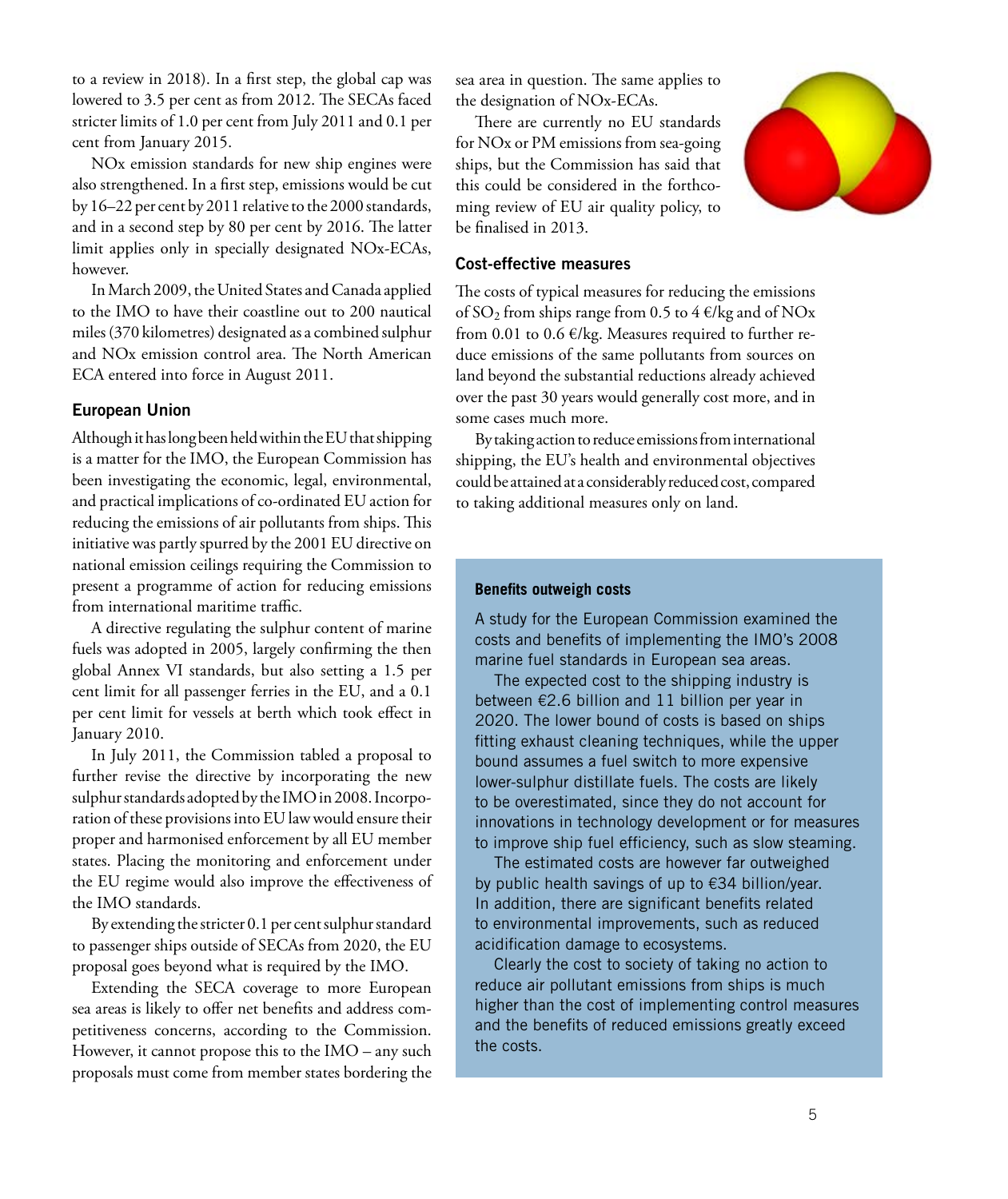#### The technology already exists for cost-effective reduction of emissions of air pollutants from ships

#### **Sulphur dioxide**

*Low-sulphur fuel.* Sea-going ships burn extremely dirty fuels that contain on average 2.5–3 per cent sulphur – almost 3,000 times the sulphur content of road fuel in Europe. The simplest way of reducing  $SO_2$  emissions is to switch to fuel oil with a low sulphur content.

Because of its higher quality, low-sulphur distillate fuel has the advantage that engines run smoother with less risk of operating problems and lower maintenance costs. It also significantly reduces emissions of PM and several other harmful substances.

*Scrubbers.* A possible alternative option to low sulphur fuel is to install exhaust gas cleaning (scrubbers), which can reduce  $SO_2$  emissions by up to 99 per cent, and also markedly cut PM emissions. There are still some concerns however, including the abatement efficiency of various technologies, use in harbour areas, and waste production and handling.

#### **Nitrogen oxides**

*Internal Engine Modifications (IEM), Exhaust Gas Recirculation (EGR) and water injection* are different techniques for preventing the formation of NOx during combustion. The potential for emission reduction is around 30–50 per cent, the highest for water injection.

*HAM, Humid Air Motor,* prevents NOx-formation during combustion by adding water vapour to the combustion air. The method is able to reduce NOx by 70–85 per cent.

*Selective Catalytic Reduction, SCR,* is a system for after-treatment of exhaust gases. It can reduce emissions of NOx by more than 90 per cent, and operates better with low-sulphur fuel oil. Worldwide there are already around 500 ships fitted with SCR.

#### **Gas engines**

Ship engines can also operate on liquefied natural gas (LNG) and in this way reduce  $SO_2$  emissions to almost zero since there is no sulphur in LNG. Emissions of NOx and PM are also significantly reduced, by 80 per cent or more. LNG is more an option for new ships although conversions have been done.

#### **Shore-side electricity**

While docked at the port, ships shut off their propulsion engines, but use their auxiliary engines to power refrigeration, lights, pumps and other equipment. If ships connect to a shore-side power supply instead, emissions of  $SO_2$ , NOx and PM can be cut by 90 per cent or more.

#### **Alternative energy sources**

The use of fossil fuel must come down. Experiments with wind power (SkySails), biofuels and fuel cells are ongoing. Small craft operate on solar power and scaling this technology up is a challenge for the shipping industry.

*In the EU, the maximum allowed sulphur content in light fuel oil is 0.1 per cent, and in heavy fuel oil 1 per cent. Any large new combustion plants (i.e. with a thermal capacity of more than 50 megawatts) built after 2003 must keep their SO2 emissions below levels equivalent to a maximum sulphur content in fuel oil of between 0.1 and 0.5 per cent. The bigger the plant, the stricter the emission limit value.*

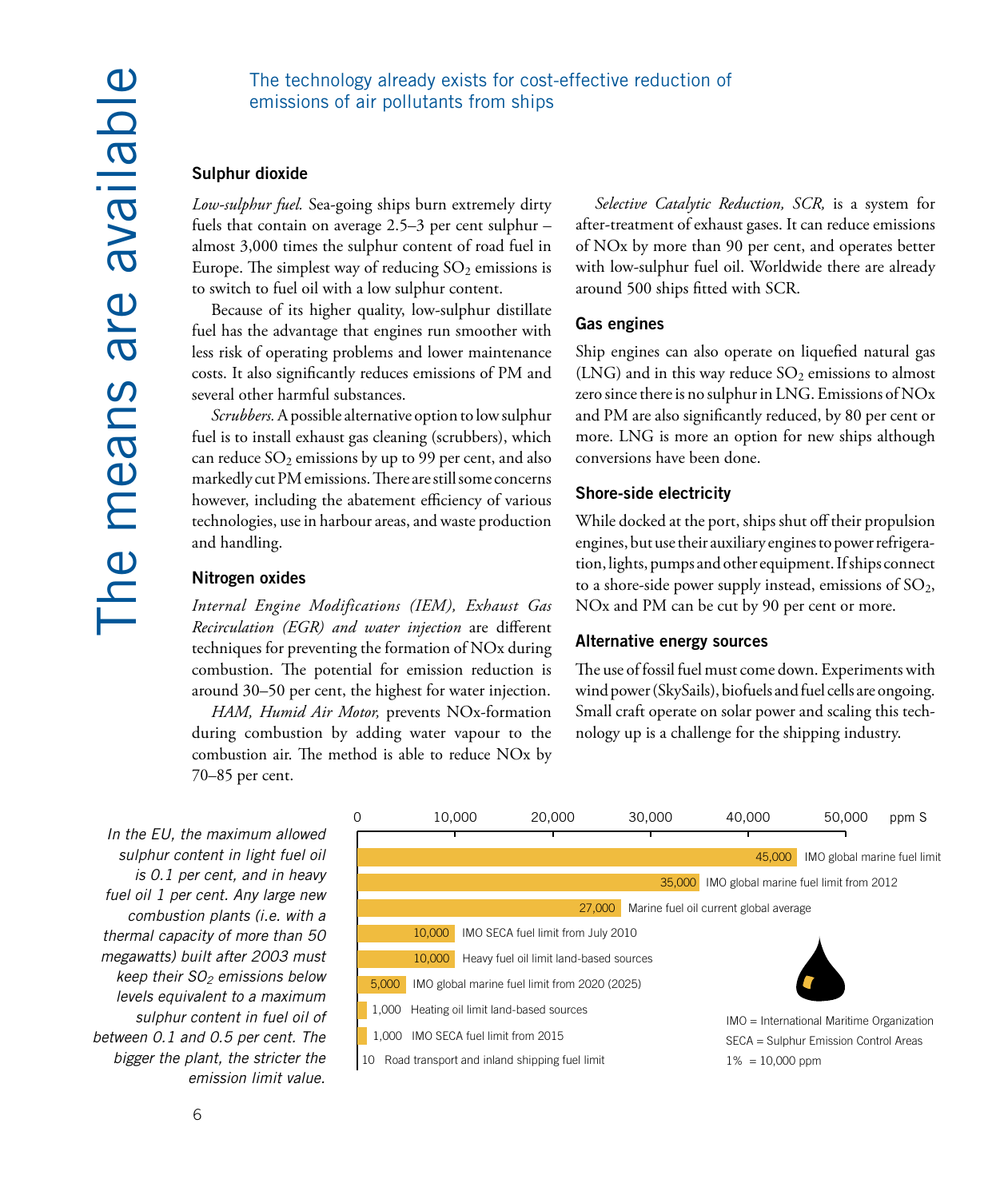

Six environmental organisations – the European Environmental Bureau, Transport & Environment, Seas At Risk, North Sea Foundation, Bellona Foundation, and AirClim – have jointly worked out a series of recommendations for needed action.

## **What the EU and its member states should do**

As regards global action under the IMO, the EU and its member states should:

- Ensure the implementation of the revised MARPOL Annex VI.
- Make every effort to strengthen significantly the weak emission standards for NOx in Annex VI, both for existing and new ships.

As regards regional and national action, the EU and its member states should:

- Expand the Emission Control Areas (ECAs) to include all European sea areas and to become combined sulphur and NOx-ECAs. Currently only the Baltic Sea and the North Sea have SECA status, and there are no NOx-ECAs. There is an urgent need for the north-eastern Atlantic (including the Irish Sea), the Mediterranean, and the Black Sea to also become ECAs.
- Ensure reductions of  $SO<sub>2</sub>$  and PM by revising EU legislation on the sulphur content of fuels. The maximum permitted sulphur content for marine fuels used by ships in the Exclusive Economic Zones (or at least in territorial waters) should initially be set at 0.1 per cent, and should be applied in all Community sea areas. In a second stage the sulphur limit should be further lowered.
- Cut emissions of NOx by establishing mandatory NOx emission standards for all ships entering EU ports.
- Adopt an EU directive to regulate the quality of marine fuels.

To speed up the introduction of low-sulphur fuel and cleaner ships, EU regulation should be complemented by market-based instruments that apply fair and efficient Community pricing principles to the marine sector.

Since the EU legislative process is likely to take some years, and will probably only tackle parts of the problem, charges should be imposed that are differentiated for environmental effect and apply impartially to all vessels.

• Adopt an EU directive that requires all member states to introduce charges that are related to the amount of pollutants emitted, and that are set so as to make it financially worthwhile to use cleaner fuels or to invest in techniques that ensure a distinct reduction in emissions.

Substantial PM reductions are also needed, and here the co-benefits of NOx and  $SO<sub>2</sub>$  reductions should be considered. After reviewing available control measures to reduce PM emissions, specific PM standards should be developed and introduced.

Any measure needs to be accompanied by strict monitoring of compliance, not only for sea going vessels, but also marine fuel trading barges and at onshore selling points.

It is important to note that measures such as switching to cleaner fuels will bring immediate emission reductions, as will the retrofitting of exhaust gas cleaning (e.g. SCR or scrubber). On the other hand, measures that will apply only to new vessels, such as NOx emission standards exclusively for new ship engines, will only gradually reduce emissions over a longer time period (depending on the fleet turnover rate).